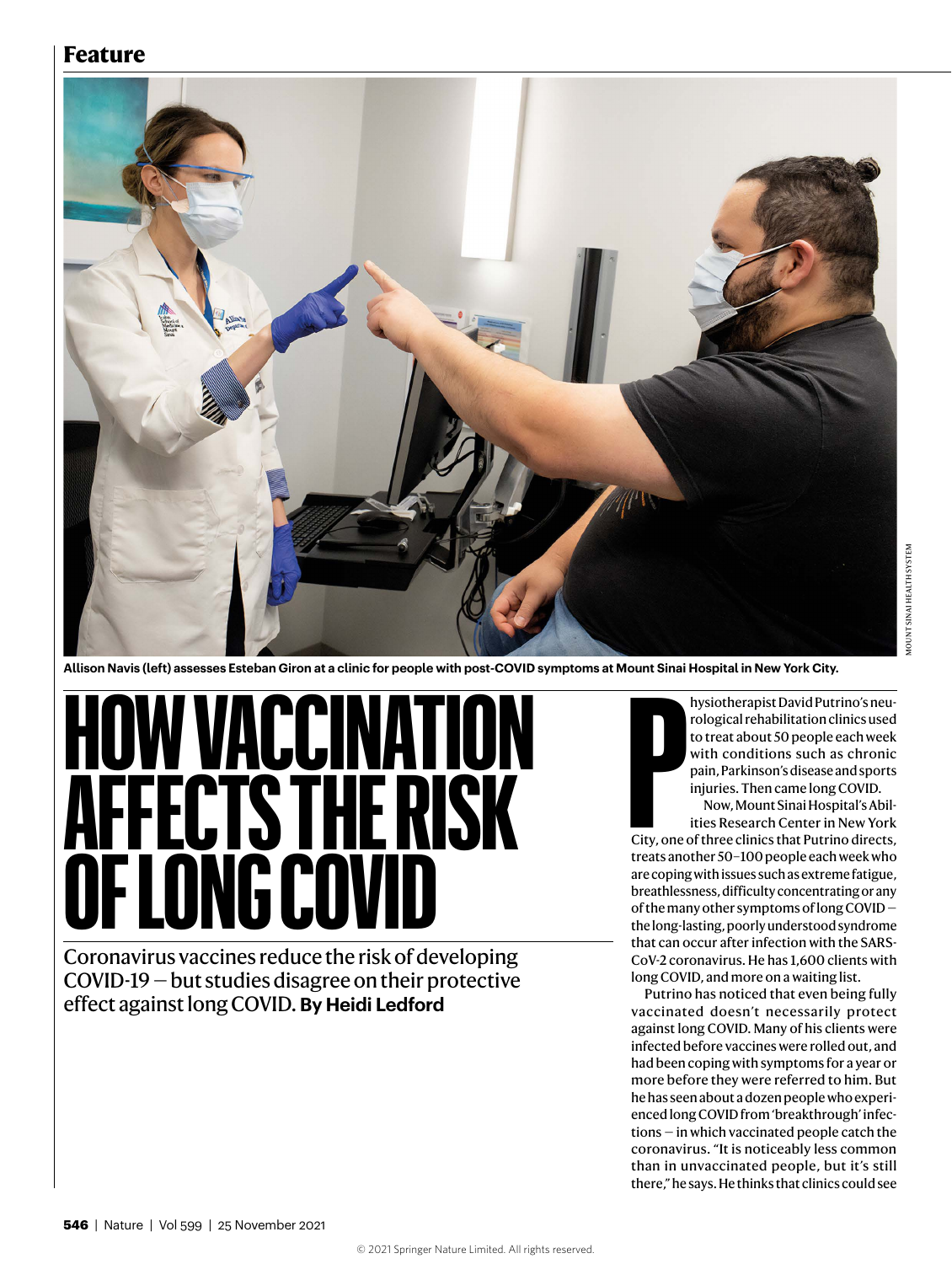more such cases as the months tick by.

Vaccines reduce the risk of long COVID by lowering the chances of contracting COVID-19 in the first place. But for those who do experience a breakthrough infection, studies suggest that vaccination might only halve the risk of long COVID — or have no effect on it at  $all<sup>1,2</sup>$ . Understanding the prevalence of long COVID among vaccinated people has urgent public-health implications as restrictions that limited viral spread are eased in some countries. It could also offer clues about what causes lingering COVID-19 symptoms long after the acute infection has cleared.

At present, public-health officials are flying blind when it comes to long COVID and vaccination. Although vaccines greatly reduce the rates of serious illness and death caused by COVID-19, they are not as effective at completely preventing the disease, and long COVID can arise even after a mild or asymptomatic coronavirus infection. Countries with high infection rates could still end up with many cases of long COVID, even if nations have high rates of vaccination. "That is hard to predict," says Nisreen Alwan, an epidemiologist at the University of Southampton, UK, who has had long COVID. "We still need to see how much long COVID there is and how long it lasts after vaccination."

Determining the risk of long COVID from breakthrough infections is challenging. Many people with mild or asymptomatic infections might not be tested for COVID-19, says immunologist Petter Brodin at the Karolinska Institute in Stockholm. "Doing any kind of assessment of how many people develop long-term symptoms after they are vaccinated is going to be incredibly difficult," he says. "We will miss so many people."

More data should arrive as countries continue to roll out vaccines, including booster shots, and as research funding for studying long COVID is deployed — including more than US\$1.1 billion from the US National Institutes of Health (NIH). Long COVID is still a poorly defined syndrome with a wide range of symptoms. A UK study estimates that between 7% and 18% of people who had COVID-19 went on to develop some symptoms of long COVID that lingered for at least 5 weeks<sup>3</sup>.

For some individuals, long-COVID symptoms are mild; for others, they are life-changing. Nearly one-third of the people with long COVID at Putrino's clinic have severe cognitive difficulties that can affect their ability to concentrate, speak and remember, and which were not present before their illness. About 60% of Putrino's patients have had to change jobs or stop working as a result of their illness. "If you're young and healthy, death from COVID may be highly unlikely," Putrino says. "But severe debilitation is not."

The cause of long  $COVID - also$  known as the post-acute sequelae of a SARS-CoV-2

infection — is as unclear as its definition. One possibility is that a reservoir of the coronavirus lingers after the acute infection, lurking in various tissues — such as the intestine, liver or brain — and continues to cause damage. Another possibility is that the broad immune response triggered by the initial infection can generate antibodies and other immunological reactions against the body's own tissues. That could continue to cause complications after the infection has been cleared.

Vaccination could reduce the likelihood of these scenarios. If a vaccine induces high levels of antibodies and T cells capable of recognizing SARS-CoV-2, the immune system could stop the virus during its first few replications before it can establish hidden reservoirs in the body, says Akiko Iwasaki, an immunologist at Yale University in New Haven, Connecticut.

And vaccination allows the body to launch a more-targeted immune response from the moment a coronavirus infiltrates the body, reducing the chance that nonspecific immune reactions will target normal tissue. "The immune system is already sort of pointed in the right direction," says Brodin. "You're calling in these very specific cells to attack this specific virus."

Both anecdotes and data suggest that such protection against long COVID is partial at best, but it is difficult to tease out exactly how common long COVID is in breakthrough infections. One Facebook poll of about 1,950 fully vaccinated people found 44 breakthrough cases, 24 of whom reported long-COVID symp-

### **I honestly thought the vaccine would protect against long COVID much more extensively."**

toms. The survey was done by the long-COVID patient-advocacy group Survivor Corps, and the results are reported in a preprint<sup>4</sup>. But because the poll was not a random sampling of people, the findings cannot be used to estimate the rate of long COVID after vaccination — they show only that such cases exist.

Another study in Israel, of around 1,500 vaccinated health-care workers, found that 7 (19%) of the 39 breakthrough infections produced symptoms that lingered for more than 6 weeks<sup>5</sup>. However, the numbers of infections studied are too small for firm conclusions to be drawn about the absolute risk.

One of the largest studies so far has gathered data from 1.2 million people who received at least one dose of a COVID-19 vaccine and logged their experience in the COVID Symptom Study app, which was developed by the London-based data-science company ZOE and King's College London<sup>1</sup>. The team found that a full two-dose regimen of vaccination reduced the risk of long COVID — as defined by persistent symptoms for at least 28 days after infection — by about half among those who had breakthrough infections. But the study contained disproportionately more women than men and fewer people from lower-income areas.

Still, the message is clear, says Claire Steves, a geriatrician at King's College London and lead author of the study. Vaccination considerably reduces infection rates and the severity of symptoms: even with waning immunity and the emergence of the more-infectious Delta variant. One study of US veterans found that the COVID-19 vaccines for that group offered about 50% protection against coronavirus infection, even during the Delta surge<sup>6</sup>. Steves and her colleagues found that vaccination then further reduces the risk of long COVID in those who develop a breakthrough infection by another half: about 11% in the unvaccinated group had persistent symptoms for at least 28 days compared with about 5% in the vaccinated group of breakthrough infections<sup>1</sup>. Even so, the number of people who developed long COVID from breakthrough infections is significant, she says. "It does still exist — we do still have to be aware that's the case."

Another large study<sup>2</sup> – which has not yet been peer reviewed — suggests that the situation could be worse: a retrospective analysis of electronic health records from about 10,000 people with breakthrough infections found vaccination did not protect against several conditions associated with long COVID. That group was compared with a control group of people with confirmed SARS-CoV-2 infections who had not been vaccinated against COVID-19, but who had received an influenza vaccine. Differences in how the two studies were designed could account for the different results generated by this work and the COVID Symptom Study, says Maxime Taquet, a psychiatrist and researcher at the University of Oxford, UK, who is first author of the health-records analysis<sup>2</sup>. For example, Taquet's study tried to account for potential lifestyle differences between those who received the COVID-19 vaccine and those who did not by including the control group. However, because his study relied on health records, it might not include data for people with milder symptoms that would not have warranted a consultation with a physician.

Overall, Iwasaki has found the results of these studies disappointing. "I honestly thought the vaccine would protect against long COVID much more extensively," she says. Iwasaki proposes that Delta — which is more transmissible than other variants are might have weakened the vaccines' protection against long COVID. If people infected with Delta breathe out a great number of infectious